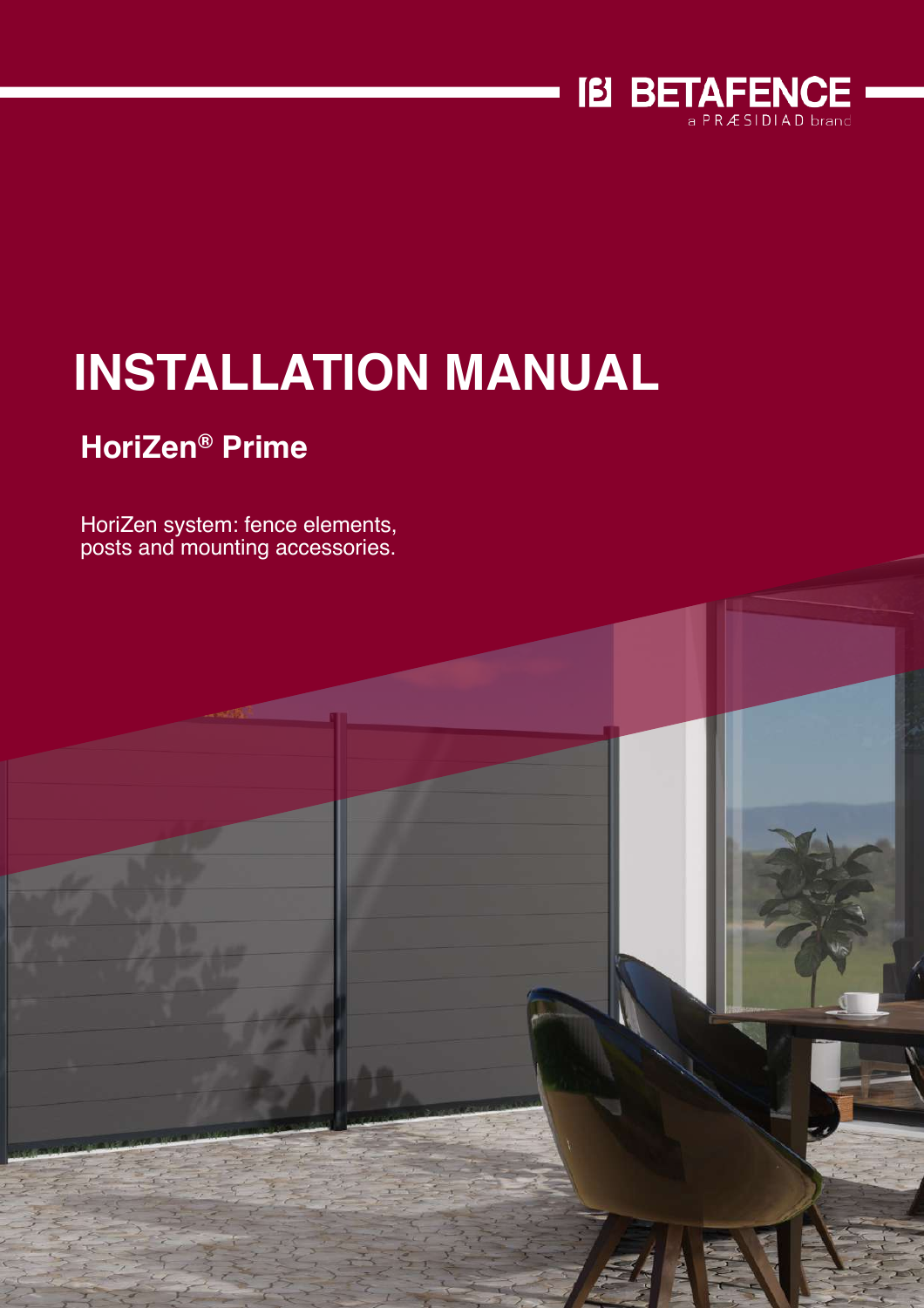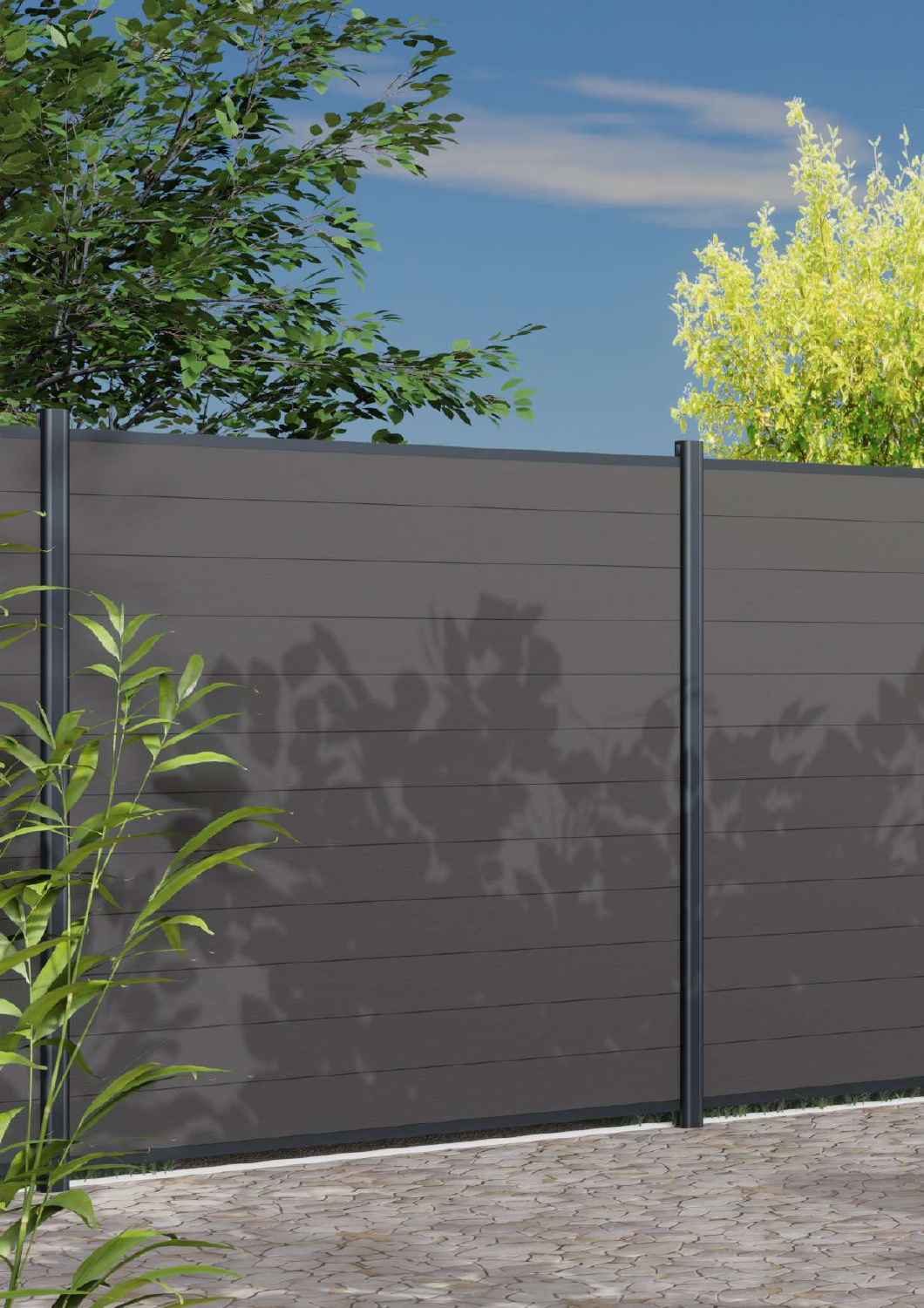# **CONGRATULATIONS ON YOUR PURCHASE OF HORIZEN PRIME.**

**HoriZen Prime is made from Wood-Plastic Composites (WPC) which is durable and easy to maintain. You also made a good choice for the environment as it contains 98% recycled materials**

**HoriZen Prime is flexible and offers a wide range of options to create a fence to meets achieve the look you require. The tongue and groove profiles of HoriZen Prime System can be interchanged or replaced by decorative profiles in stainless steel.**

**In the following pages we present:**

- **- All HoriZen components**
- **- Mounting your fence**
- **- Safety instructions**
- **- Assembly tips and tricks**
- **- Planning your fence line and how to prepare the assembly.**

**Enjoy planning and assembling your HoriZen Prime System.**

### **Material properties of WPC**

WPC consists of natural fibers, synthetic materials and additives in a ratio of approx. 60/35/5 % that lends typical properties to the product. Visual deviations can occur between individual articles or production batches. The surface of normal WPC is not granular and structureless.

Colors : the actual effect of a color depends on the substrate material, the shape, surface structure, e.g. smooth or matt, and the environment. For this reason, we cannot provide any binding information on color values.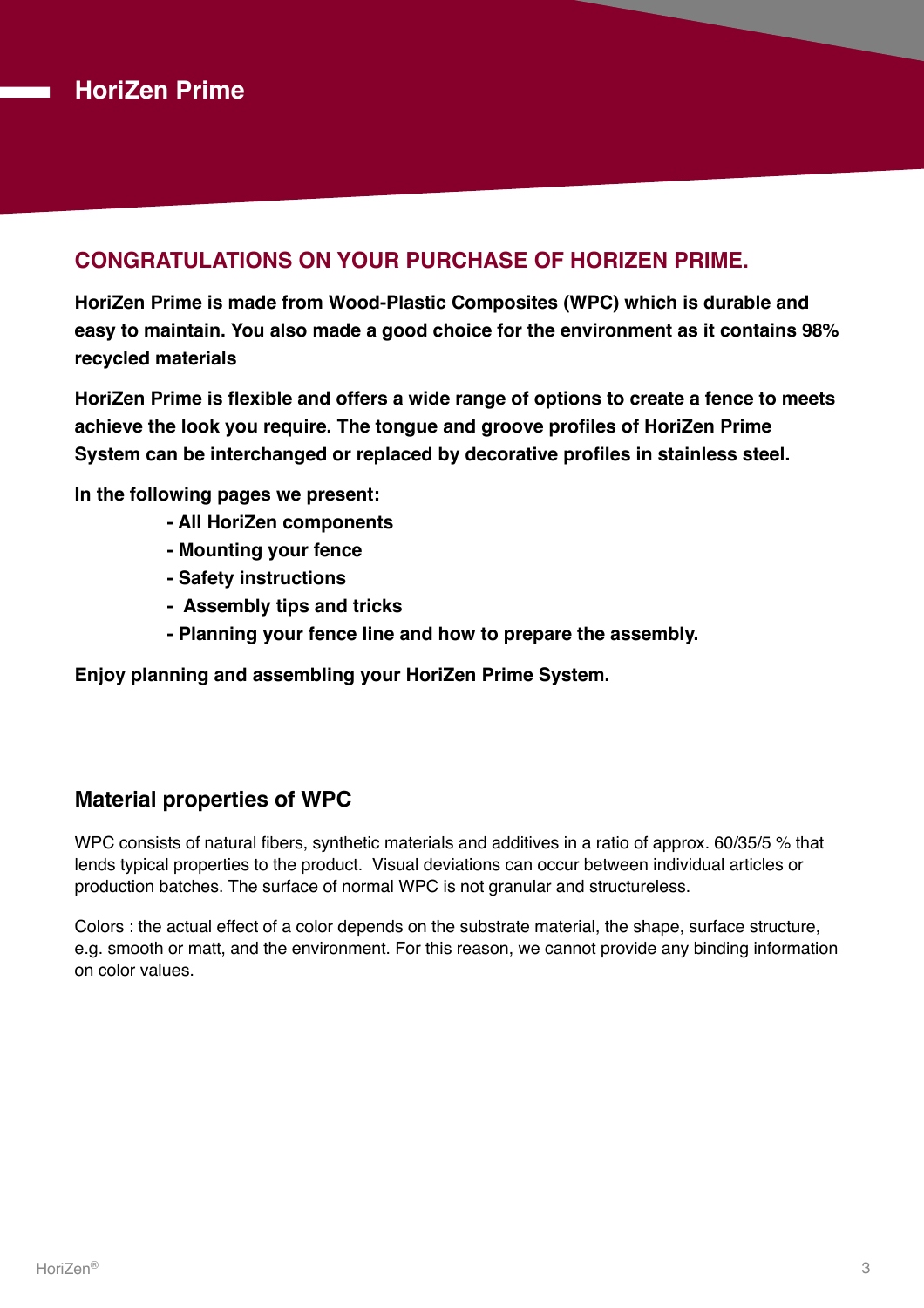# **HoriZen Prime**

| Safety instructions, useful information, tools, dimensions | 5   |
|------------------------------------------------------------|-----|
| HoriZen Prime WPC                                          |     |
| HoriZen posts & accessories                                | 10. |
| HoriZen decorative profiles                                | 11  |

We also offer a HoriZen swing gate. (a separate installation manual is available for the swing gate)

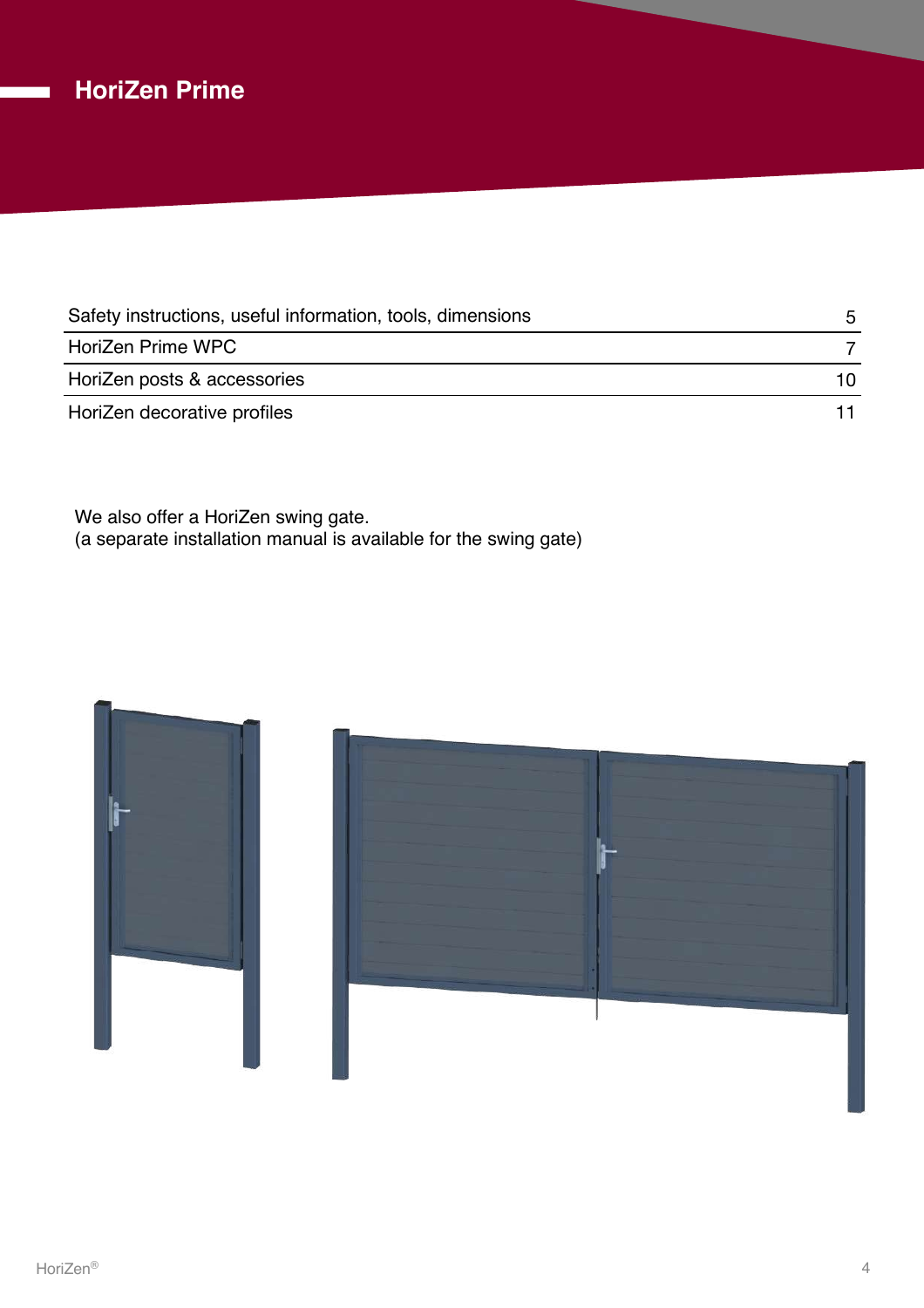# **Safety instructions and tips**

for transport, storage, and handling of HoriZen components

### **Please note for all HoriZen construction elements:**

- Unassembled panels may become warped if stored incorrectly, i.e. not upright. Avoid point loads, especially with profiles and strips.
- **Protect materials from rain, snow, and direct** sunlight when stored to avoid excessive temperature fluctuations of the material.
- Do not assemble in frost or high temperatures. The outside temperature and ground temperature should ideally be between +5°C and +25°C. The HoriZen elements must be able to adapt to this temperature prior to assembly.
- The assembly of all HoriZen construction elements must only be carried out with the appropriate and proven HoriZen components from Betafence and as described in the current assembly instructions at the time of assembly.

### **Working with HoriZen Prime WPC:**

• The profiles can be cut with hard metal tools.

### **Working with ALU :**

- § Construction elements in aluminium or steel can be shortened with a fine-toothed saw blade for metal or with a hacksaw.
- **TIP:** Do not cut aluminium or steel materials with a grinder! The material may burn and the lacquer flakes off. To prevent corrosion, coat the cut areas with a commercial varnish, and allow to dry before installation.

#### **HoriZen Posts – Accessories and ground attachment.**

We differentiate between posts that are directly sunk into concrete and posts that are installed on top of concrete with a floor plate.

| <b>Posts Length</b> | <b>Ground attachment</b>                                                  |
|---------------------|---------------------------------------------------------------------------|
| 1930 mm             | Ground anchor/footplate or<br>into concrete if fence height<br>max 1300mm |
| 2400 mm             | sunk into concrete                                                        |
| 2980 mm             | sunk into concrete                                                        |

# **Explanation of the symbols**



Drill with the indicated diameter.



Element can be shortened or must be shortened to the indicated size.



Glue construction elements.



Screw tight with the specified torque.



Remove protective film at room temperature before installation.



Article must not be installed upside down.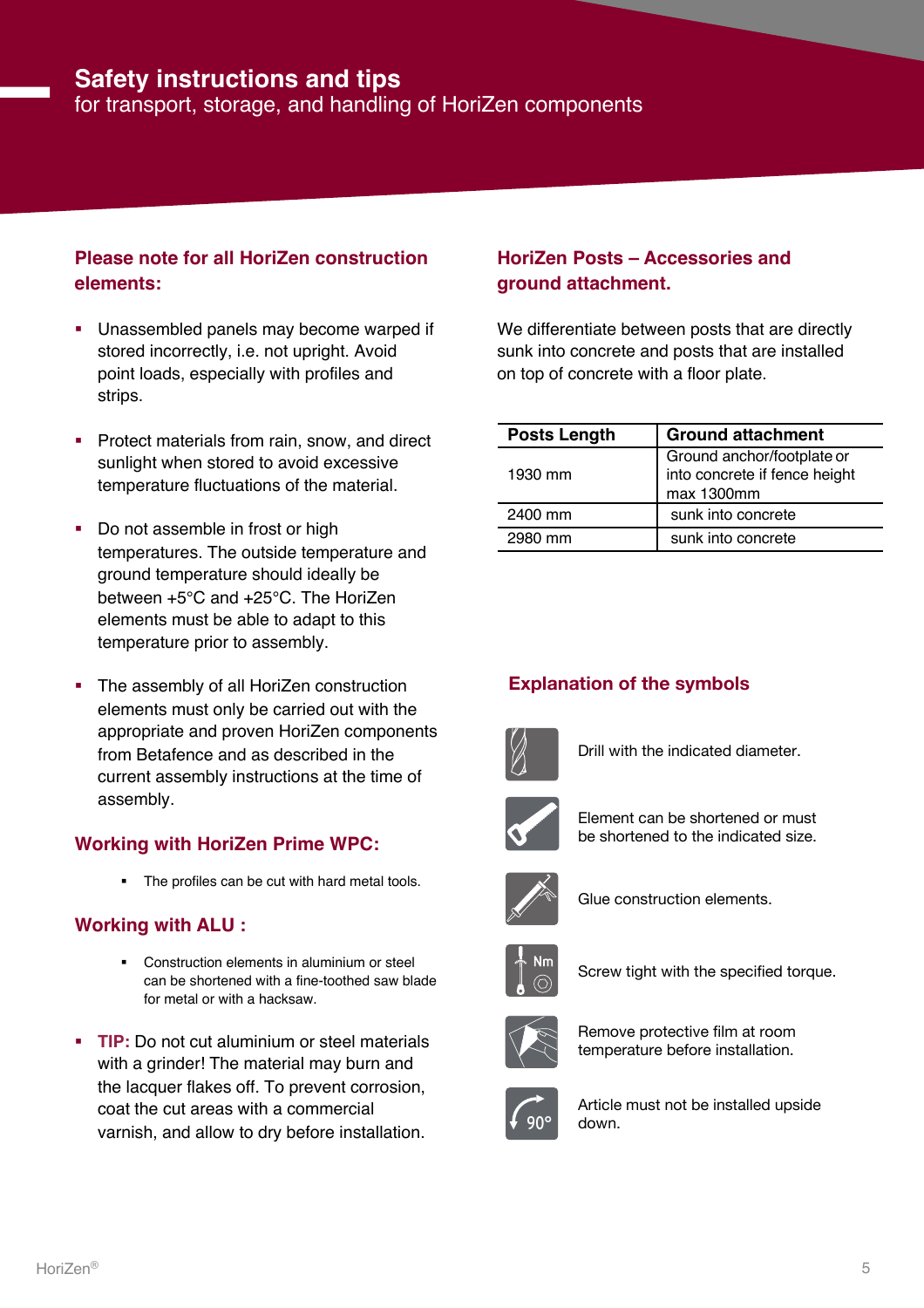# **Tools, preparation and basic construction principles**

#### **Measuring, marking and assistance:**

■ Roller gauge, set square, spirit level, masonry cord, pickets, support slats, measuring slats, tensioning screws, logs, spacer slats.

#### **Concreting:**

■ Spade, shovel, mortar tub, bucket, wheelbarrow, possibly concrete mixer.

#### **Assembling:**

■ Drill, metal drill bits (2-10 mm), concrete drill bits (14 mm), screwdrivers (crosshead, hexagon and torx), spanners, torque spanners, rubber mallet, saws for wood and metal, circular saw.

#### **Other:**

■ Silicone gun

#### **Preparation and basic construction principles:**

Planning is essential!

Using the assembly instructions, draw up a construction plan for your HoriZen fence. Determine the correct spacing and positioning of the elements before starting. The axis size always determines the spacing of the posts, which you will find on the overview of the relevant panels.

These assembly instructions are the basis for all construction variants. When planning and executing the work, take into account all local regulations and building codes and adhere to the generally used rules of the trade. No guarantee can be invoked in the event of deviations and resulting defects.

Responsibility for proper installation on existing buildings and for the impact on statics, insulation and fire protection lies with the planners and the professionals involved.

**NOTE:** The Betafence panels and screening systems are **not** approved or authorized to be used as balustrades.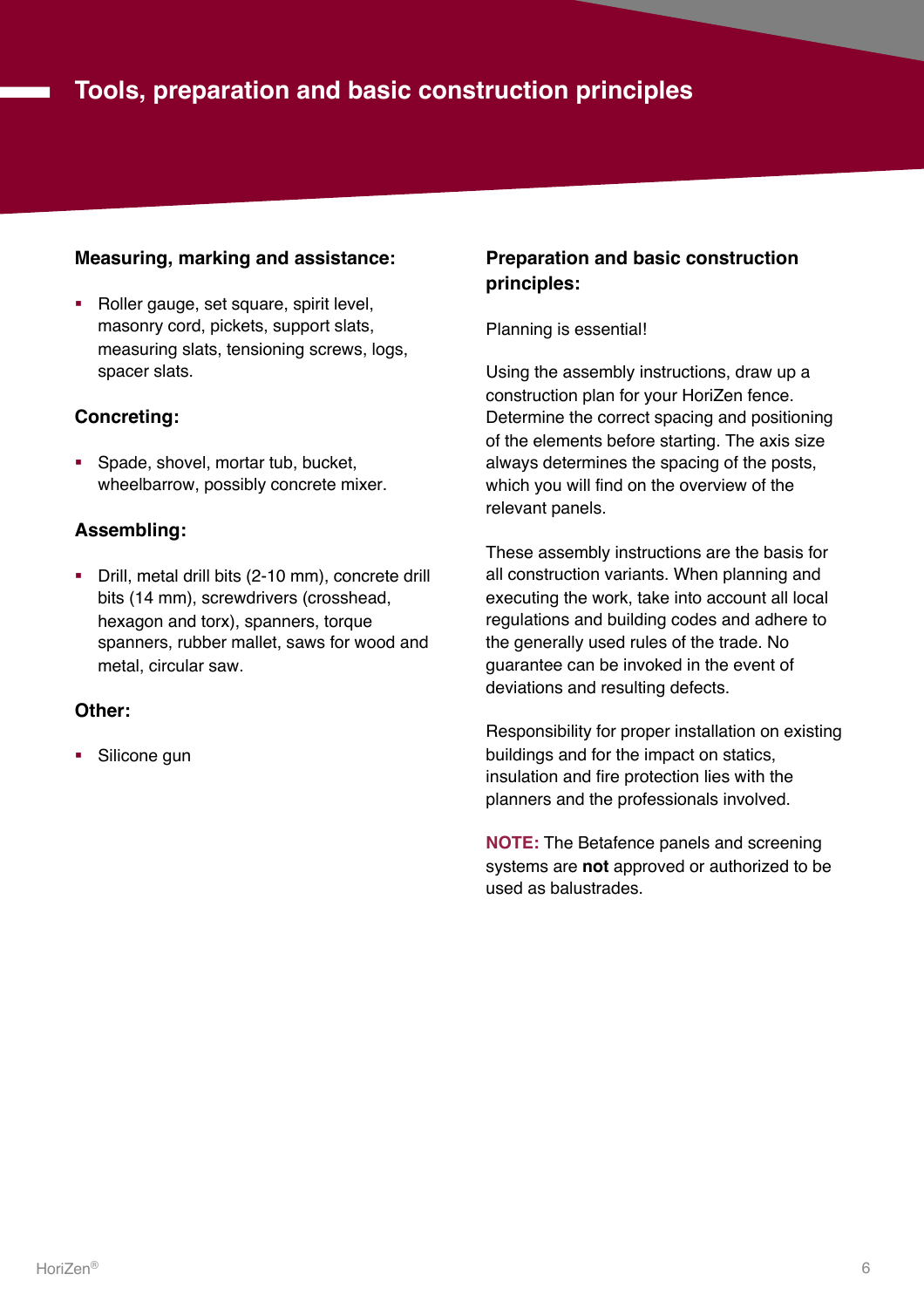# **All HoriZen Prime elements and components**  for the combination with HoriZen aluminum posts

**• HoriZen Prime WPC CLASSIC Anthracite and brown including top and** bottom profiles in anthracite.



■ HoriZen Prime Dekorative profiles (15 cm high). The Dekorative profiles in Stainless steel can replace certain WPC profiles.

| Modern |  |  |
|--------|--|--|
|        |  |  |
|        |  |  |

#### Classic

| .<br>.<br>.<br>.<br>. |  |  |  |  | . |  |  |  |  |
|-----------------------|--|--|--|--|---|--|--|--|--|
|                       |  |  |  |  |   |  |  |  |  |
|                       |  |  |  |  |   |  |  |  |  |
|                       |  |  |  |  |   |  |  |  |  |
|                       |  |  |  |  |   |  |  |  |  |
|                       |  |  |  |  |   |  |  |  |  |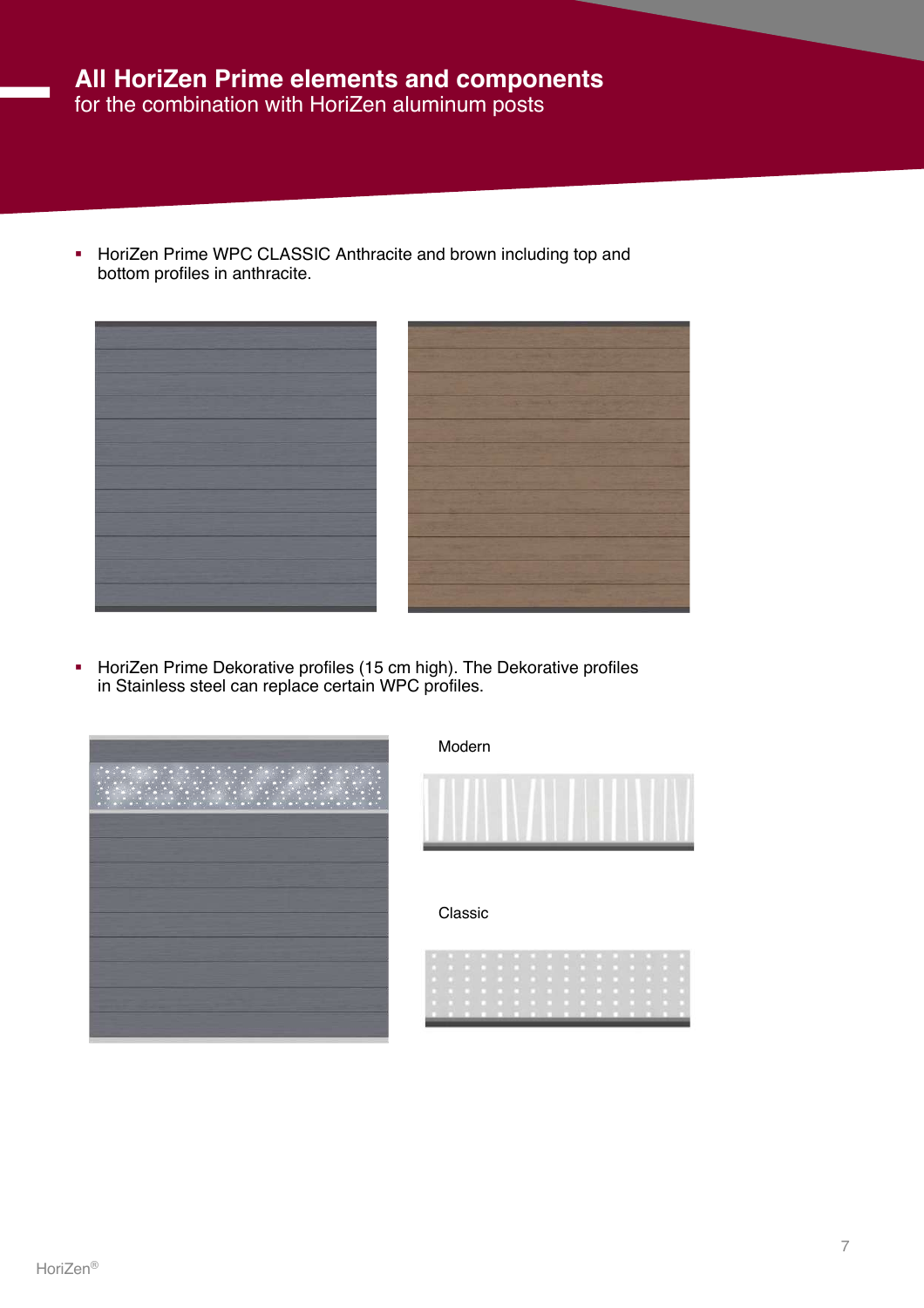# **HoriZen aluminum posts and accessories**

- § HoriZen Aluminium posts in RAL 7016 S (anthracite) and post caps.
- An overview of the size indications of installation widths and possible combinations of panels and accessories is on page 10.

| Post section x length | <b>Installation with</b><br>floor plate | Installation in<br>concrete |
|-----------------------|-----------------------------------------|-----------------------------|
| 1.70x70x1930 mm       |                                         | (if fence is max 1300mm)    |
| 2.70x70x2400 mm       |                                         |                             |
| 3.70x70x2980 mm       |                                         |                             |



3





Optional U-assembly profile RAL 7016S, Length: 1920mm, without mounting accessories



Post cap (70x70mm) (one supplied with the post)



Optional: Zinccoated Floor plate for installation on concrete or wall, including cover for Floor plate RAL 7016S.



Top and bottom profile (RAL 7016S) one of each included in the board kit.



Adapter profile (R7016S) for decorative elements (classic or modern) one included with board



Optional: Cover for concrete RAL 7016S.



Optional: wind anchor post (RAL 7016S)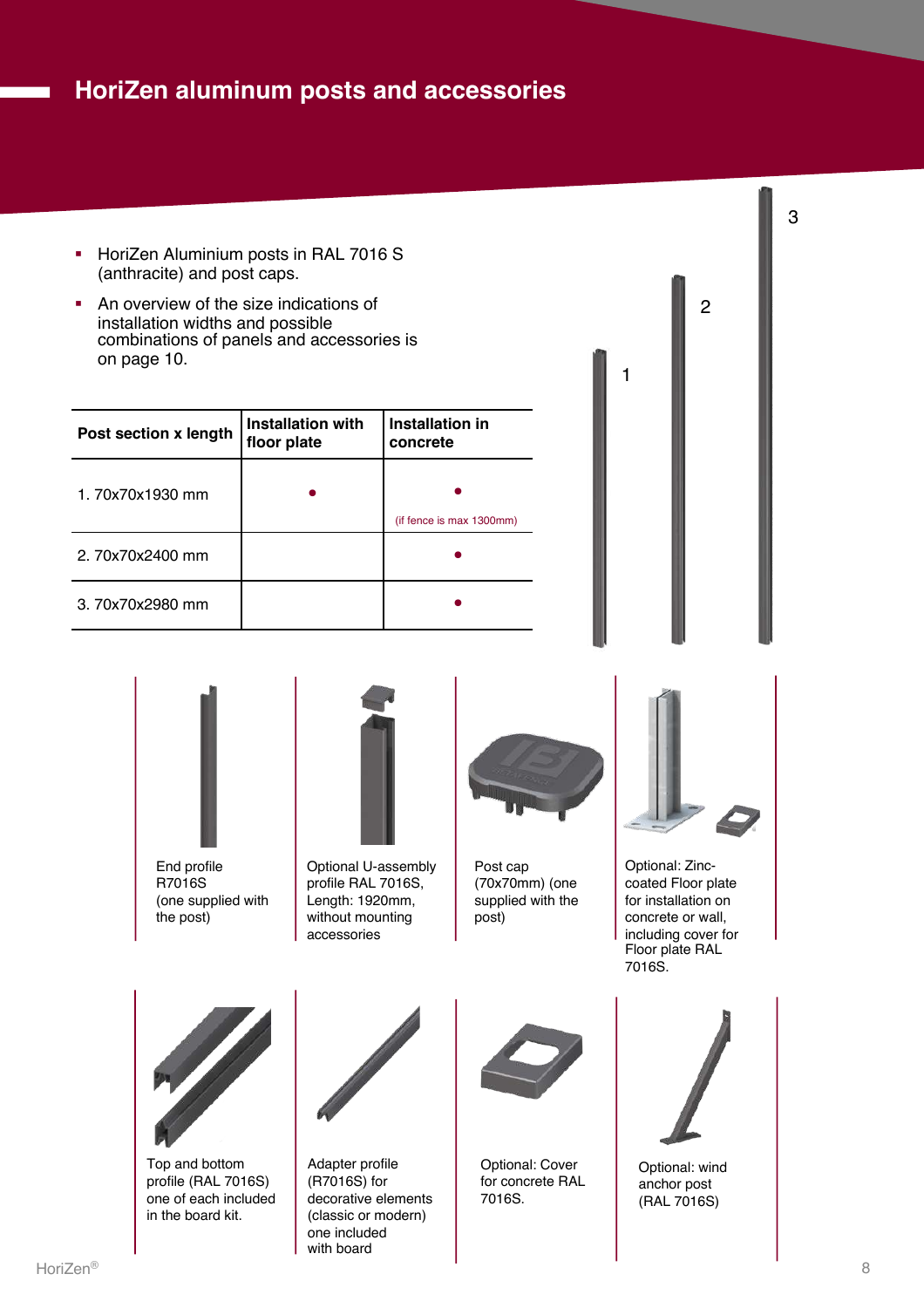# **Basic principles:**

dimensions and terminology (indicated in mm)



The necessary space for material expansion is created automatically when the panels are precisely aligned in the centre, when they are assembled with the specified axis sizes and intermediate dimensions.

# **Assembly on sloping terrain**

For significant slopes, installation with posts for concreting is recommended.

Please note: all boards in the HoriZen range must be installed horizontally between the posts! There are two options:

**Option 1:** The elements and profiles run level at the top, with or without an open space between the bottom of the panel and the ground, depending on the slope.

**Option 2:** The profiles or elements are installed stepped at the top in increments of 15 cm, i.e. always with a height difference in relation to the previous panel.

#### **Corner**

To make a 90° corner, screw a U-profile post to the HoriZen post.

For other corners 2 posts are required

### **Combinations of the panel-series heights of the panel elements**

All elements of the HoriZen Prime panels can be freely combined with each other. As the panel height is not always the same, it is best to align the top of the panels at the same height in order to obtain a visually uniform appearance. If you plan to install a fence with a single or double gate, install the gate first and then align the remaining panel elements with it.

The height indications are guide values for your planning. They may vary slightly due to temperature or by tongue and groove assembly.

- § HoriZen Prime WPC : 1830 mm
- § HoriZen gates: 1845mm

#### **Option 1**



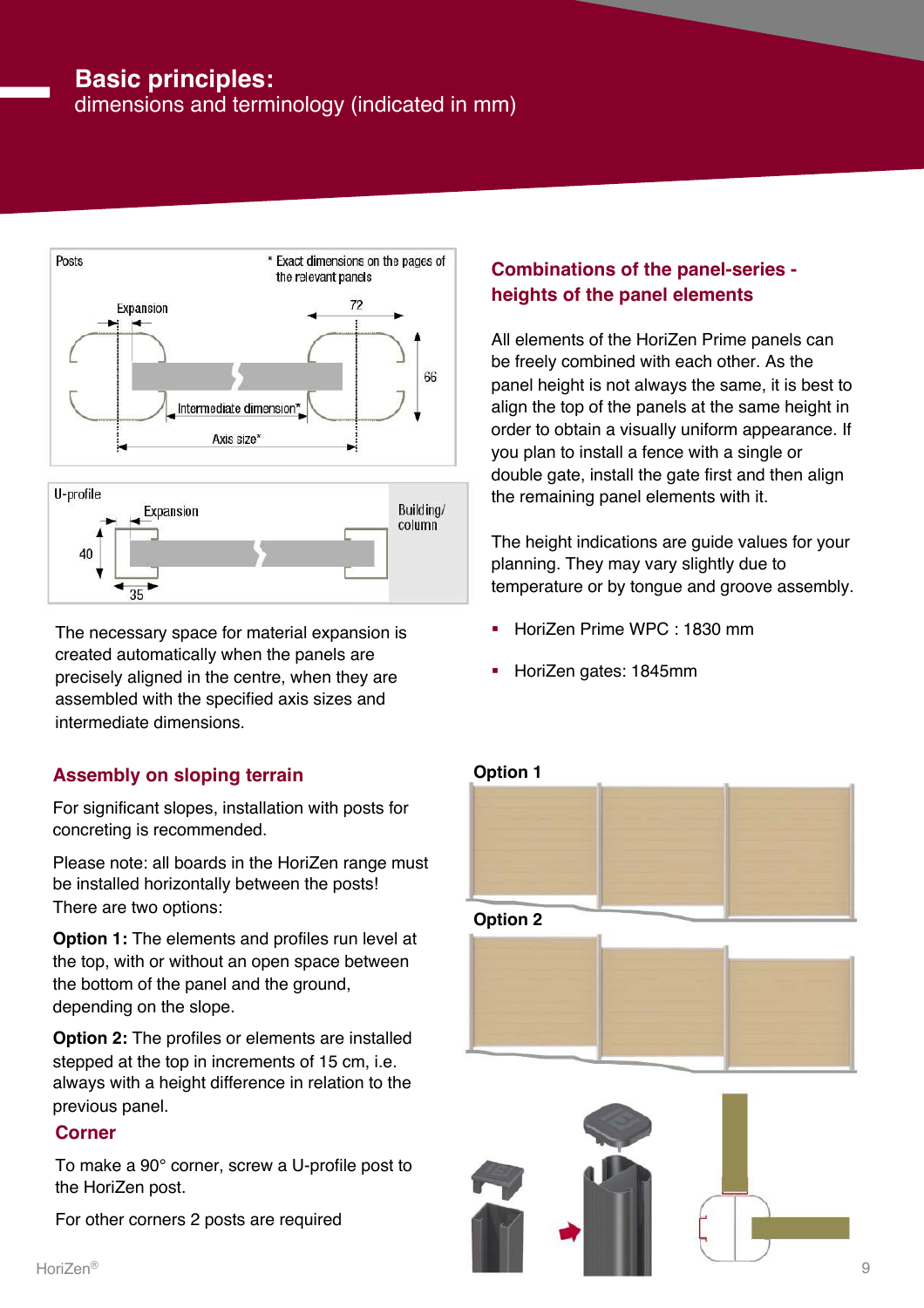# **HoriZen Prime**



Install the first panel (2), the tooth facing up, centre it. Carry on with subsequent panels. Fix the last panel with a screw (3)

Place the end profile (4) and glue. Install and glue post caps (5).

**TIP:** When slotting the panels in, lightly press the groove in the post with a wooden block. For ALU profiles, a lubricant can also be applied.



Position end profile 1. Start profile Use a piece of the end profile as a spacer. Glue or screw it in place. 3.8 x 45 ø2.5 2. Panel element tooth 3. Fixing ø2.5 To secure panels in strong winds, fix the last (top) panel with a screw on both sides.  $3.5 \times 45$ 4. The end profile fits between the posts, not in the groove. See image right. 5. Install and glue post caps

HoriZen®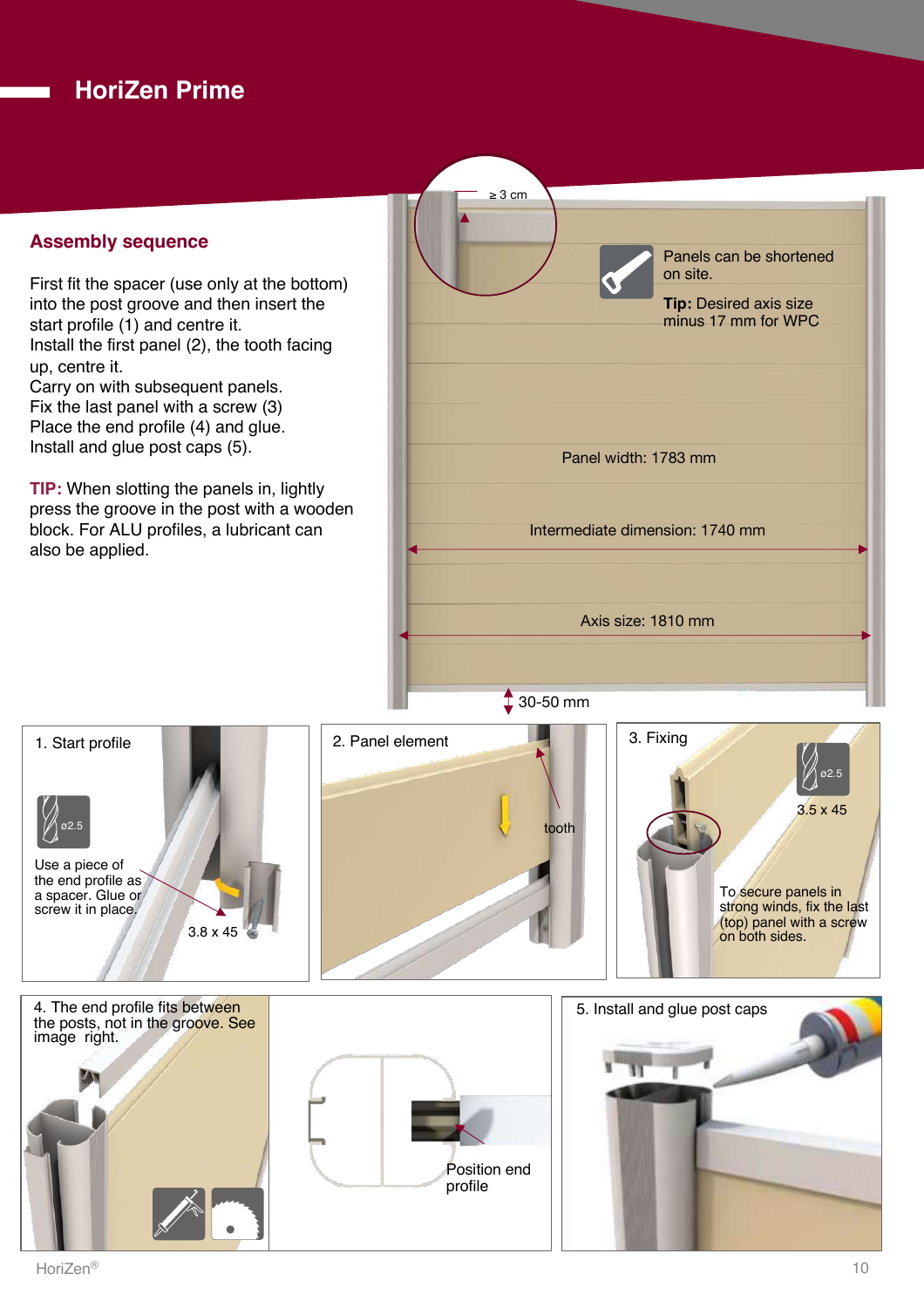# **Fence heights**

| Amount of<br>boards [mm]<br>(one board $=$<br>150mm height) | Fence height<br>[mm] | Space between<br>ground and<br>bottom profile<br>[mm] | Bottom profile<br>[mm] | Top profile<br>[mm] | Post Height<br>(in concrete)<br>[mm] | Post Height<br>(with floorplate)<br>[mm] |
|-------------------------------------------------------------|----------------------|-------------------------------------------------------|------------------------|---------------------|--------------------------------------|------------------------------------------|
| 4                                                           | 695                  |                                                       |                        |                     | 1200                                 | 730                                      |
| $5\phantom{1}$                                              | 845                  |                                                       |                        |                     | 1350                                 | 880                                      |
| $6\phantom{1}$                                              | 995                  |                                                       |                        |                     | 1500                                 | 1030                                     |
| $\overline{7}$                                              | 1145                 |                                                       |                        |                     | 1650                                 | 1180                                     |
| 8                                                           | 1295                 | $30 - 50$                                             | 30                     | 15                  | 1800                                 | 1330                                     |
| 9                                                           | 1445                 |                                                       |                        |                     | 1950                                 | 1480                                     |
| 10 <sub>1</sub>                                             | 1595                 |                                                       |                        |                     | 2100                                 | 1630                                     |
| 11                                                          | 1745                 |                                                       |                        |                     | 2250                                 | 1780                                     |
| 12 <sub>2</sub>                                             | 1895                 |                                                       |                        |                     | 2400                                 | 1930                                     |

### **Example sketch for fence 1895mm height**

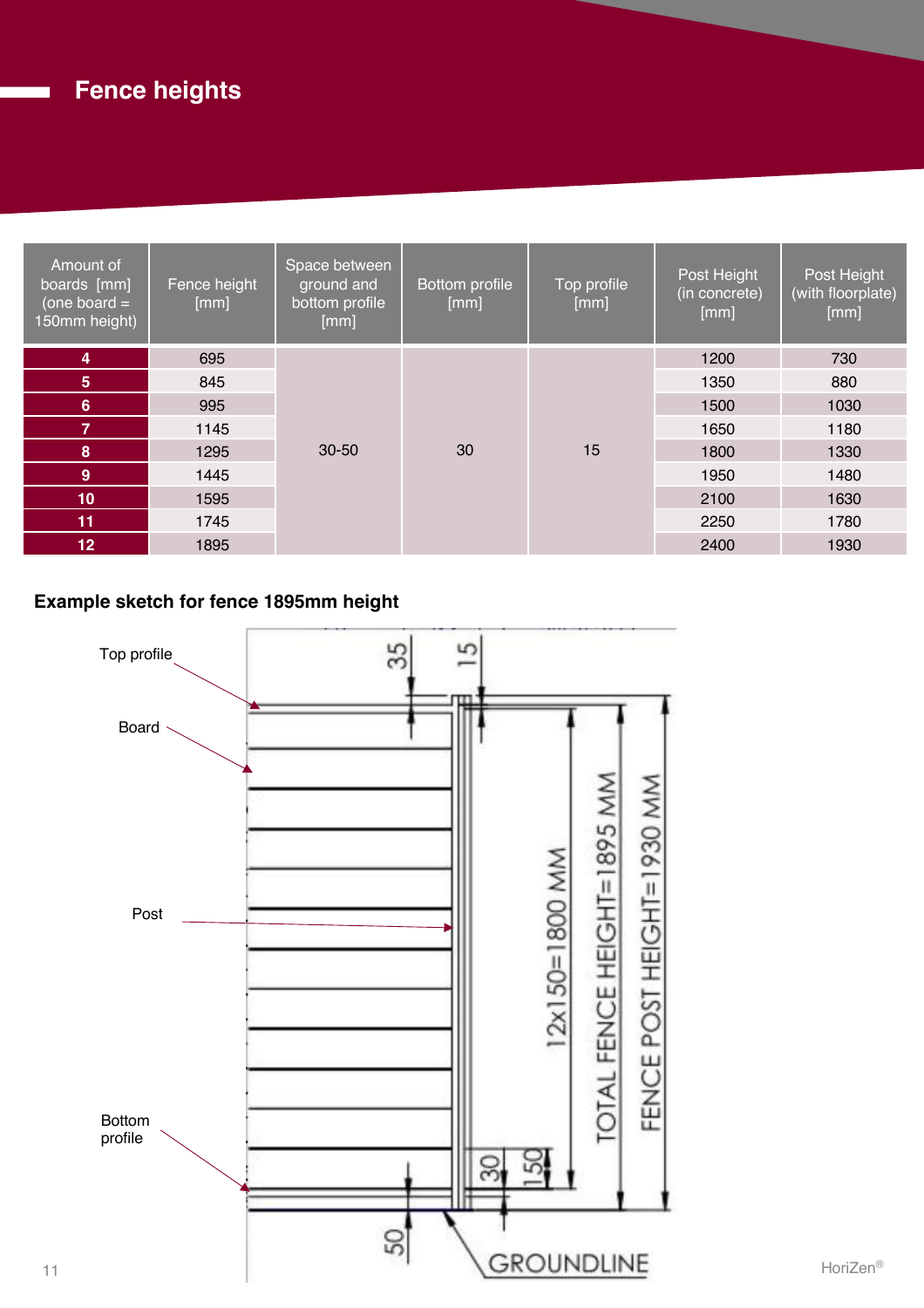# **Decorative profiles Classic or Modern**





|  |                 | 1783 x 149 |
|--|-----------------|------------|
|  |                 | K          |
|  | HoriZen Panel   |            |
|  | Dekor profile   |            |
|  | Adapter profile |            |
|  | HoriZen Panel   |            |

Important for all HoriZen fencing:

- Only install decorative profiles in the upper third section.
- **When multiple decorative** profiles are used in one panel, there must always be a HoriZen panel in between.